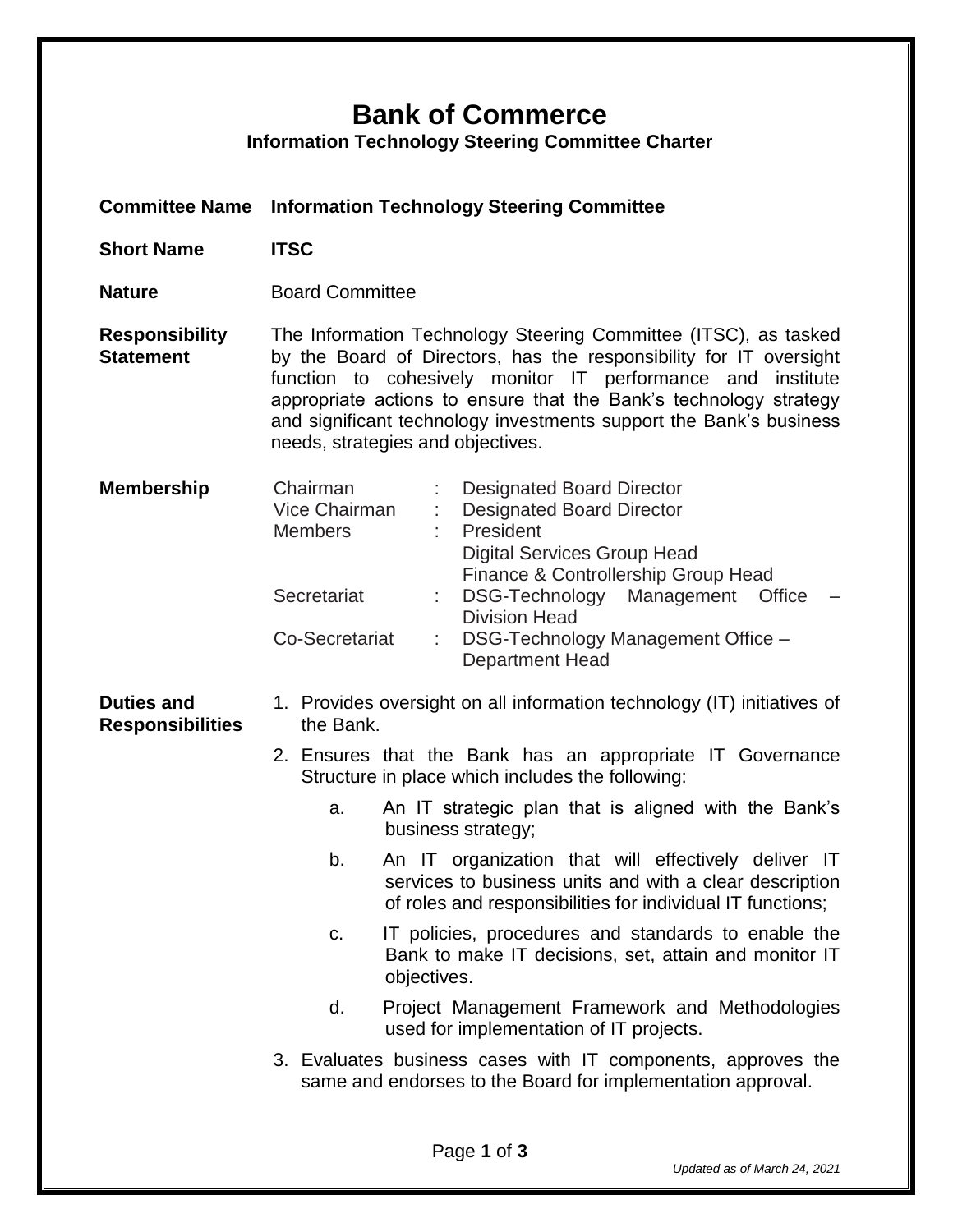|                                         | 4. Reviews the implementation of approved IT projects for<br>appropriate management control and quality execution<br>(timeliness, budget, scope, business benefit realization) in<br>accordance with the approved Project Management Framework<br>of the Bank.            |  |  |  |  |
|-----------------------------------------|---------------------------------------------------------------------------------------------------------------------------------------------------------------------------------------------------------------------------------------------------------------------------|--|--|--|--|
|                                         | 5. Reviews and endorses to the Board thru the Board Risk<br>Oversight Committee IT related ISPP recommendations and<br>revisions.                                                                                                                                         |  |  |  |  |
|                                         | 6. Provides adequate information to the Board regarding IT<br>performance, status of major IT projects and other significant<br>issues so the Board can make well-informed decisions about the<br>Bank's IT operations.                                                   |  |  |  |  |
|                                         | A consultative communications channel will be established and<br>maintained with the following bodies:                                                                                                                                                                    |  |  |  |  |
|                                         | Operations, business<br>including<br>groups<br>the<br>a.<br>implementation partners;                                                                                                                                                                                      |  |  |  |  |
|                                         | The different committees of the bank namely Senior<br>b.<br>Executive Team, Audit Committee, Operations<br>Committee, Board Risk Oversight Committee, and<br><b>Business Continuity Management.</b>                                                                       |  |  |  |  |
|                                         | Using this approach, the IT Steering Committee will receive and<br>communicate relevant information concerning IT governance.                                                                                                                                             |  |  |  |  |
| <b>Meeting</b><br><b>Schedule</b>       | The committee shall meet once a month or more frequently as may<br>be required.                                                                                                                                                                                           |  |  |  |  |
|                                         | All determinations of the Committee shall require the affirmative vote<br>of a majority of its members.                                                                                                                                                                   |  |  |  |  |
| <b>Evaluation and</b><br><b>Reports</b> | The Committee shall keep written minutes of meetings, which shall<br>be reported to Management and preserved in the records of the<br>Bank.<br>Minutes of deliberations including resolutions and directives will be<br>elevated to the BOD for instruction and notation. |  |  |  |  |
|                                         |                                                                                                                                                                                                                                                                           |  |  |  |  |
|                                         | The Committee shall review and assess the adequacy of this charter<br>annually and recommend any proposed changes to the Board for its<br>approval pursuant to this charter.                                                                                              |  |  |  |  |
|                                         | Reporting Guidelines shall include the following:                                                                                                                                                                                                                         |  |  |  |  |
|                                         |                                                                                                                                                                                                                                                                           |  |  |  |  |